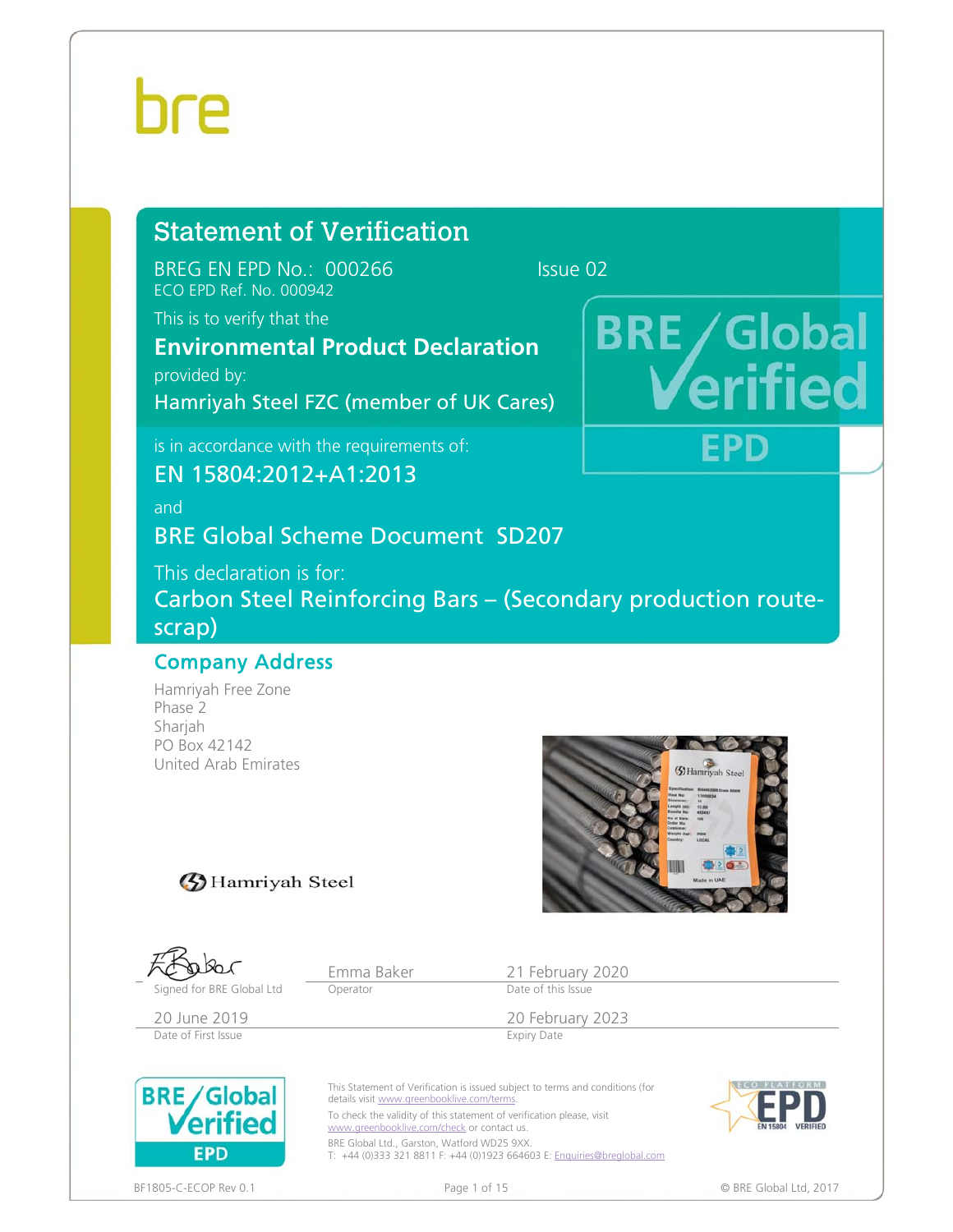## Environmental Product Declaration

### **EPD Number:** 000266

### **General Information**

| <b>EPD Programme Operator</b>                                                                                                                                                | <b>Applicable Product Category Rules</b>                                                                                                                                                                                                                                                                                                      |  |  |  |  |  |
|------------------------------------------------------------------------------------------------------------------------------------------------------------------------------|-----------------------------------------------------------------------------------------------------------------------------------------------------------------------------------------------------------------------------------------------------------------------------------------------------------------------------------------------|--|--|--|--|--|
| <b>BRE Global</b><br>Watford, Herts<br><b>WD25 9XX</b><br>United Kingdom                                                                                                     | BRE Environmental Profiles 2013 Product Category Rules<br>for Type III environmental product declaration of construction<br>products to EN 15804:2012+A1:2013                                                                                                                                                                                 |  |  |  |  |  |
| <b>Commissioner of LCA study</b>                                                                                                                                             | <b>LCA consultant/Tool</b>                                                                                                                                                                                                                                                                                                                    |  |  |  |  |  |
| <b>UK CARES</b><br>Pembroke House<br>21 Pembroke Road<br>Sevenoaks<br>Kent, TN13 1XR<br>UK                                                                                   | UK CARES EPD Tool<br>thinkstep UK Ltd<br>Euston Tower - Level 33, 286<br>Euston Road<br>London, NW1 3DP<br>www.thinkstep.com                                                                                                                                                                                                                  |  |  |  |  |  |
| <b>Declared/Functional Unit</b>                                                                                                                                              | <b>Applicability/Coverage</b>                                                                                                                                                                                                                                                                                                                 |  |  |  |  |  |
| 1 tonne of carbon steel reinforcing bars<br>manufactured by the secondary (scrap-based)<br>production route as used within concrete structures<br>for a commercial building. | Manufacturer-specific product                                                                                                                                                                                                                                                                                                                 |  |  |  |  |  |
| <b>EPD Type</b>                                                                                                                                                              | <b>Background database</b>                                                                                                                                                                                                                                                                                                                    |  |  |  |  |  |
| Cradle to Gate with options                                                                                                                                                  | GaBi                                                                                                                                                                                                                                                                                                                                          |  |  |  |  |  |
|                                                                                                                                                                              | <b>Demonstration of Verification</b>                                                                                                                                                                                                                                                                                                          |  |  |  |  |  |
|                                                                                                                                                                              | CEN standard EN 15804 serves as the core PCR <sup>a</sup>                                                                                                                                                                                                                                                                                     |  |  |  |  |  |
| $\Box$ Internal                                                                                                                                                              | Independent verification of the declaration and data according to EN ISO 14025:2010<br>⊠ External                                                                                                                                                                                                                                             |  |  |  |  |  |
|                                                                                                                                                                              | (Where appropriate b) Third party verifier:<br>Nigel Jones                                                                                                                                                                                                                                                                                    |  |  |  |  |  |
| a: Product category rules<br>b: Optional for business-to-business communication; mandatory for business-to-consumer communication (see EN ISO 14025:2010, 9.4)               |                                                                                                                                                                                                                                                                                                                                               |  |  |  |  |  |
|                                                                                                                                                                              | <b>Comparability</b>                                                                                                                                                                                                                                                                                                                          |  |  |  |  |  |
|                                                                                                                                                                              | Environmental product declarations from different programmes may not be comparable if not compliant with<br>EN 15804:2012+A1:2013. Comparability is further dependent on the specific product category rules, system boundaries<br>and allocations, and background data sources. See Clause 5.3 of EN 15804:2012+A1:2013 for further guidance |  |  |  |  |  |
|                                                                                                                                                                              |                                                                                                                                                                                                                                                                                                                                               |  |  |  |  |  |

EPD Number: 000266 Date of Issue:21 February 2020<br>BF1805-C-ECOP Rev 0.0 Page 2 of 15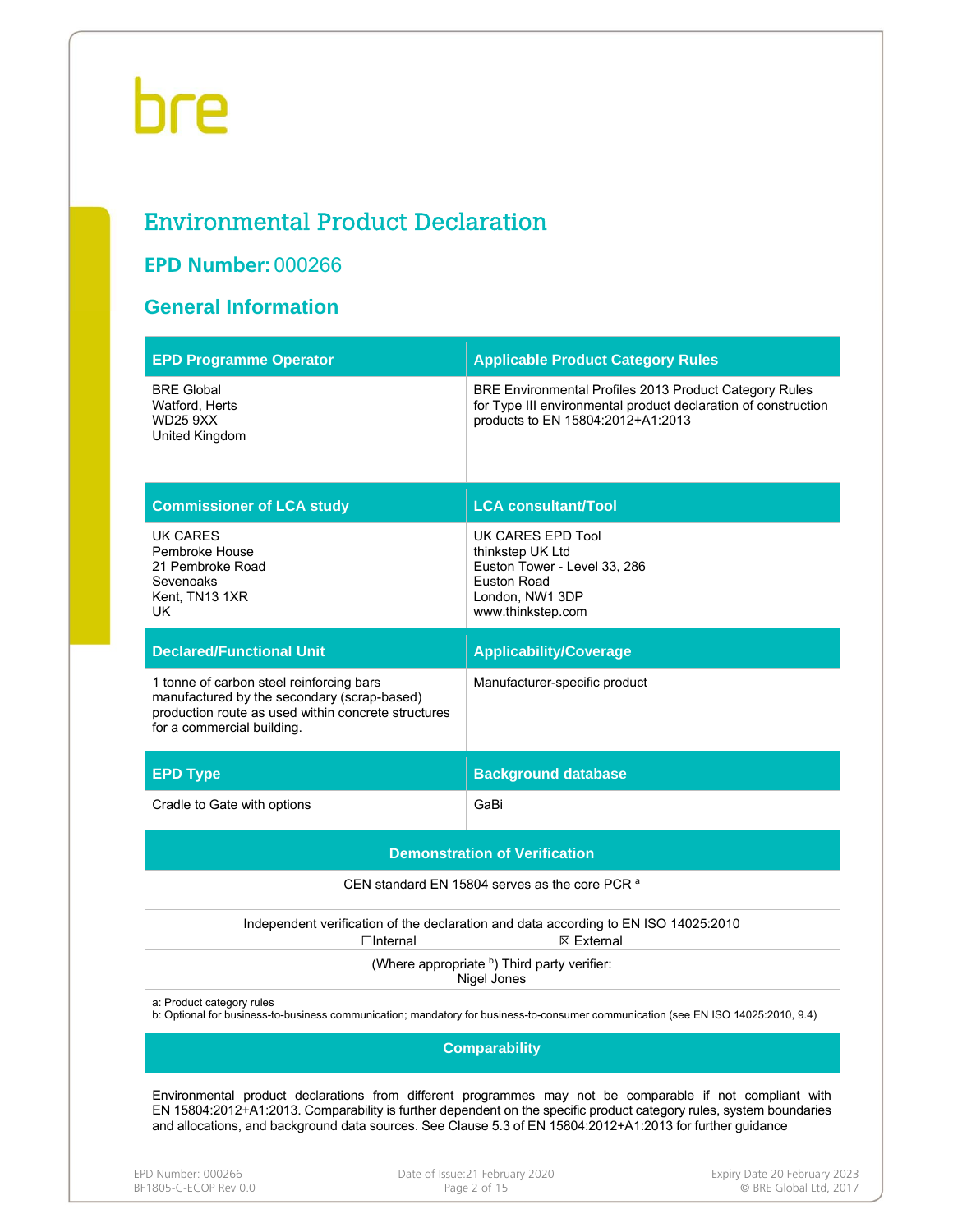#### **Information modules covered**

|                                   |           |                |                         |                             |           | Use stage                      |           |             |               |                              | End-of-life                       |                              |                   | <b>Benefits and</b><br>loads beyond |                    |                                                        |
|-----------------------------------|-----------|----------------|-------------------------|-----------------------------|-----------|--------------------------------|-----------|-------------|---------------|------------------------------|-----------------------------------|------------------------------|-------------------|-------------------------------------|--------------------|--------------------------------------------------------|
| Product                           |           |                | Construction            |                             |           | Related to the building fabric |           |             |               |                              | <b>Related to</b><br>the building |                              |                   |                                     |                    | the system<br>boundary                                 |
| A <sub>1</sub>                    | A2        | A <sub>3</sub> | A <sub>4</sub>          | A5                          | <b>B1</b> | <b>B2</b>                      | <b>B3</b> | <b>B4</b>   | <b>B5</b>     | <b>B6</b>                    | <b>B7</b>                         | C <sub>1</sub>               | C <sub>2</sub>    | C <sub>3</sub>                      | C <sub>4</sub>     | D                                                      |
| <b>Supply</b><br>materials<br>Raw | Transport | Manufacturing  | site<br>٥,<br>Transport | Construction<br>nstallation | ە<br>گ    | Maintenance                    | Repair    | Replacement | Refurbishment | energy<br>Operational<br>use | Operational water<br>use          | Deconstruction<br>demolition | <b>SC</b><br>rans | ssing<br>proces<br>ste<br>ğ         | त्त<br>Ö<br>Dispos | Recycling<br>Recovery<br>potential<br>Reuse,<br>and/or |
| ☑                                 | ☑         | ☑              | ☑                       | ☑                           | ☑         | ☑                              | ☑         | ☑           | ☑             | ☑                            | ☑                                 | ☑                            | ☑                 | ☑                                   | ☑                  | ☑                                                      |

Note: Ticks indicate the Information Modules declared.

#### **Manufacturing site(s)**

Hamriyah Steel FZC (member of UK CARES)

Hamriyah Free Zone Phase 2 Sharjah PO Box 42142 United Arab Emirates

### **Construction Product:**

#### **Product Description**

Reinforcing steel bar (according to product standards listed in Sources of Additional Information) that is obtained from scrap, melted in an Electric Arc Furnace (EAF) followed by hot rolling.

The declared unit is 1 tonne of carbon steel reinforcing bars as used within concrete structures for a commercial building.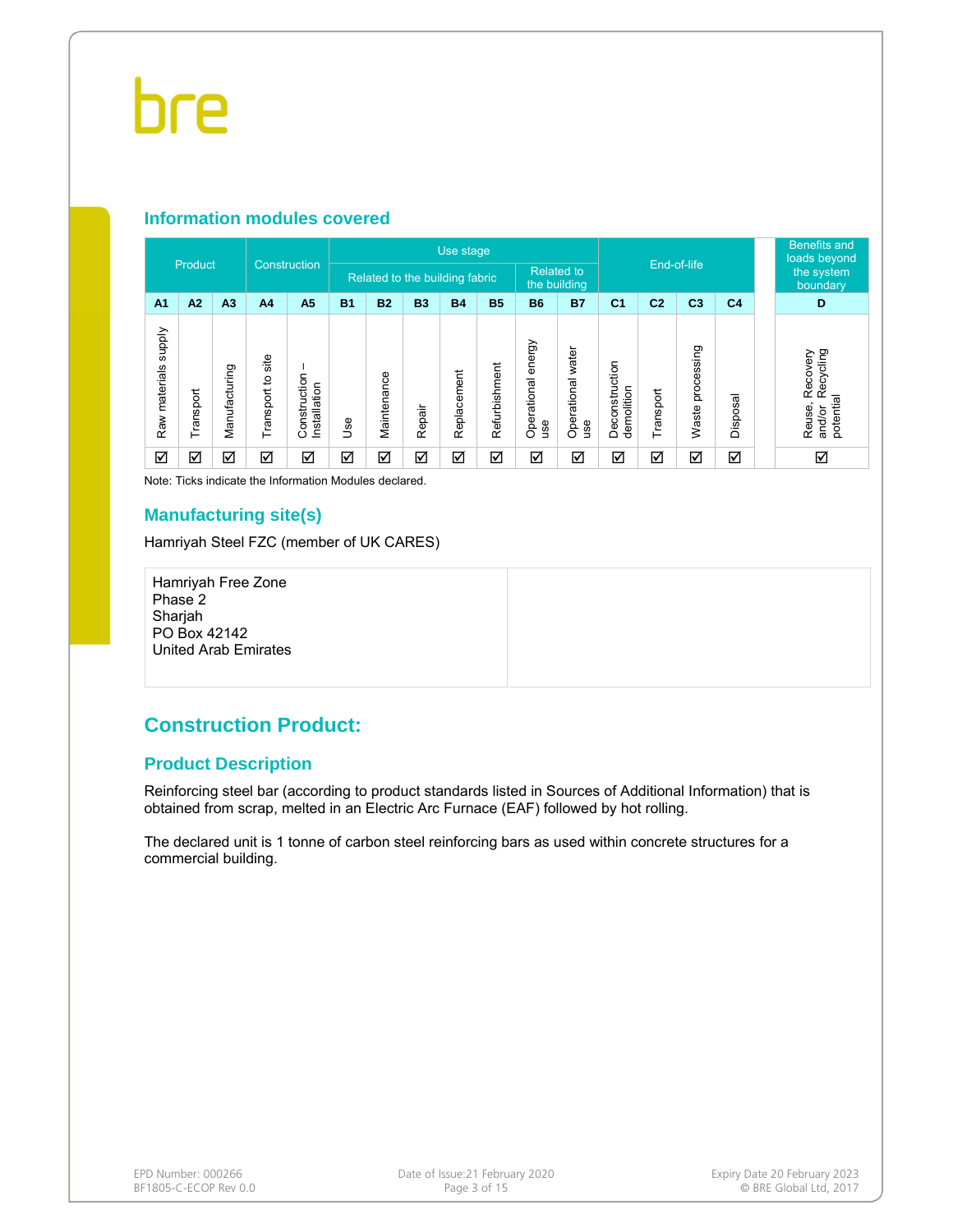#### **Technical Information**

| <b>Property</b>                                                          | <b>Value, Unit</b>                                                 |
|--------------------------------------------------------------------------|--------------------------------------------------------------------|
| Production route                                                         | EAF                                                                |
| Density                                                                  | 7850 kg/m <sup>3</sup>                                             |
| Modulus of elasticity                                                    | 200000 N/mm <sup>2</sup>                                           |
| Weldability (Ceq)                                                        | max $0.50 \%$                                                      |
| Yield strength (as per BS 4449:2005)                                     | min 500 $N/mm^2$                                                   |
| Tensile strength (as per BS 4449:2005)                                   | min 540 $N/mm^2$<br>(Tensile strength/Yield Strength $\geq 1.08$ ) |
| Surface geometry (Relative rib area, f <sub>R</sub> as per BS 4449:2005) | min 0.040 for Bar Size >6mm $<12$ mm<br>min 0.056 for Bar Size>12  |
| Agt (% total elongation at maximum force as per BS 4449:2005)            | min $5%$                                                           |
| Re-bend test (as per BS 4449:2005)                                       | Pass                                                               |
| Fatigue test (as per BS 4449:2005)                                       | Pass                                                               |
| Recycled content (sector average)                                        | 97.07 %                                                            |

### **Main Product Contents**

| <b>Material/Chemical Input</b>          |     |
|-----------------------------------------|-----|
| Fe                                      | -97 |
| C, Mn, Si, V, Ni, Cu, Cr, Mo and others |     |

#### **Manufacturing Process**

Scrap metal is melted in an electric arc furnace to obtain liquid steel. This is then refined to remove impurities and alloying additions can be added to give the required properties.

Hot metal (molten steel) from the EAF is then cast into steel billets before being sent to the rolling mill where they are rolled and shaped to the required dimensions for the finished bars and coils of reinforcing steel.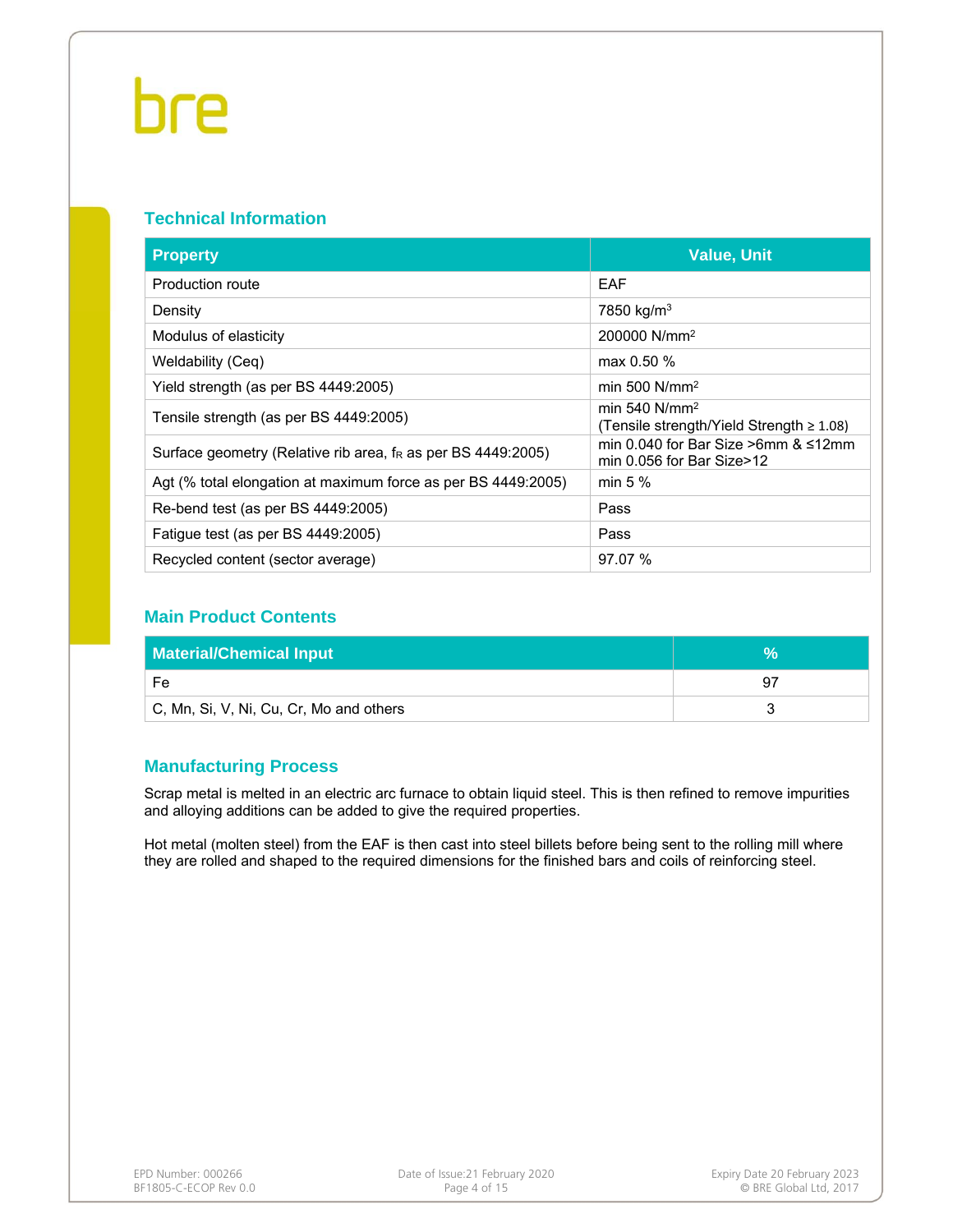#### **Process flow diagram**



#### **Construction Installation**

Processing and proper use of reinforcing steel products depends on the application and should be made in accordance with generally accepted practices, standards and manufacturing recommendations.

During transport and storage of reinforcing steel products the usual requirements for securing loads is to be observed.

#### **Use Information**

The composition of the reinforcing steel products does not change during use.

Reinforcing steel products do not cause adverse health effects under normal conditions of use.

No risks to the environment and living organisms are known to result from the mechanical destruction of the reinforcing steel bar product itself.

#### **End of Life**

Reinforcing steel products are not reused at end of life but can be recycled to the same (or higher/lower) quality of steel depending upon the metallurgy and processing of the recycling route.

It is a high value resource so efforts are made to recycle steel scrap rather than disposing of it at EoL. A recycling rate of 92% is typical for reinforcing steel bar products.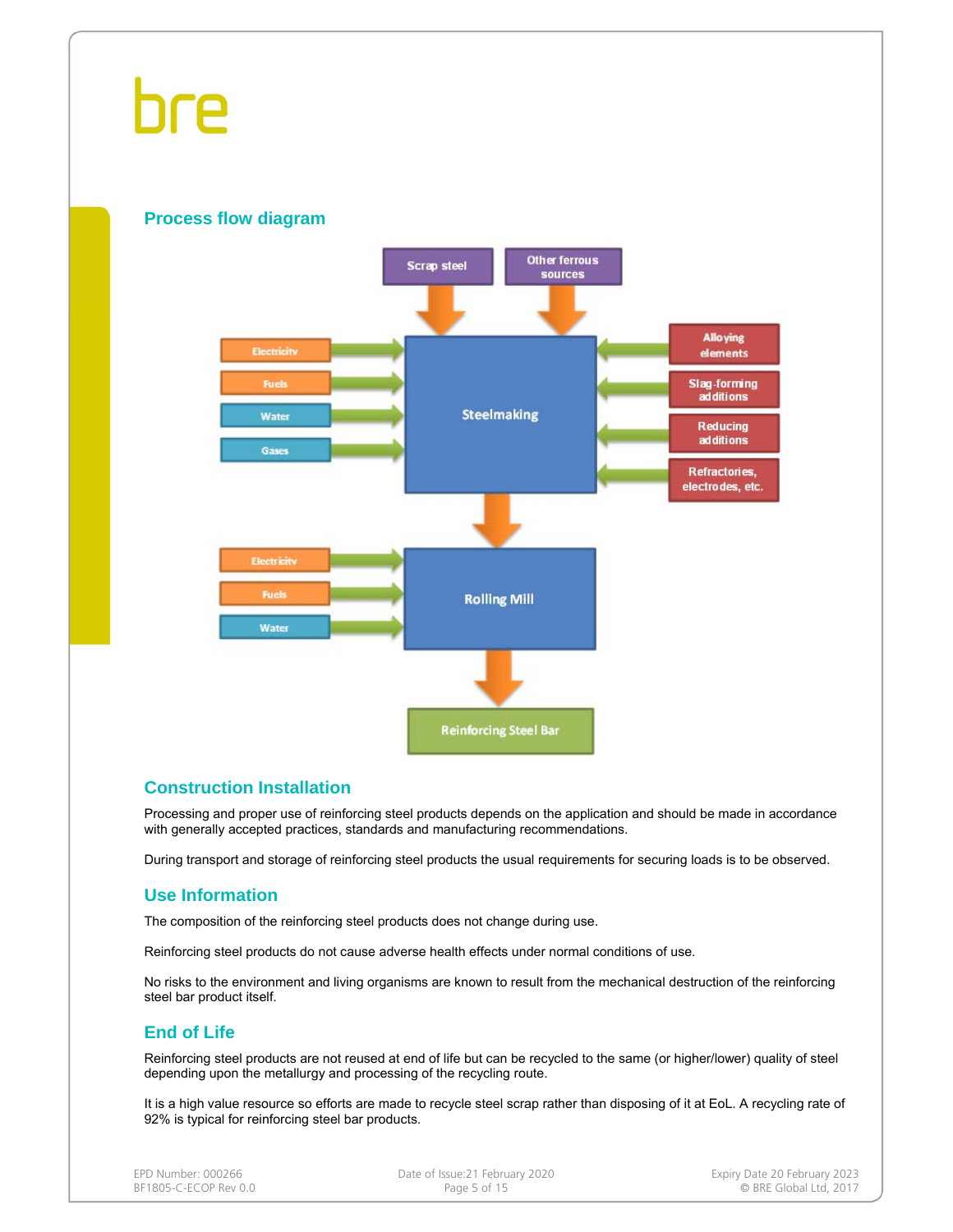### **Life Cycle Assessment Calculation Rules**

#### **Declared unit description**

The declared unit is 1 tonne of carbon steel reinforcing bars manufactured by the secondary (scrap-based) production route as used within concrete structures for a commercial building (i.e. 1 tonne in use, accounting for losses during fabrication and installation, not 1 tonne as produced).

#### **System boundary**

The system boundary of the EPD follows the modular design defined by EN 15804. This is a cradle to gate – with all options EPD and thus covers all modules from A1 to C4 and includes module D as well.

Impacts and aspects related to losses/wastage (i.e. production, transport and waste processing and end-of-life stage of lost waste products and materials) are considered in the modules in which the losses/wastage occur.

Once steel scrap has been collected for recycling it is considered to have reached the end of waste state.

#### **Data sources, quality and allocation**

Data Sources: Manufacturing data of the period 01/01/2018-31/12/2018 has been provided by Hamriyah Steel FZC (member of UK CARES).

Data Quality: Data quality can be described as good. Background data are consistently sourced from thinkstep databases. The primary data collection was thorough, considering all relevant flows and these data have been verified by UK CARES.

Allocation: EAF slag and mill scale are produced as co-products from the steel manufacturing process. Impacts are allocated between the steel, the slag and the mill scale based on economic value.

Production losses of steel during the production process are recycled in a closed loop offsetting the requirement for external scrap. Specific information on allocation within the background data is given in the GaBi datasets documentation (/GaBi 8 2019/).

#### **Cut-off criteria**

On the input side all flows entering the system and comprising more than 1% in total mass or contributing more than 1% to primary energy consumption are considered. All inputs used as well as all process-specific waste and process emissions were assessed. For this reason, material streams which were below 1% (by mass) were captured as well. In this manner the cut-off criteria according to the BRE guidelines are fulfilled.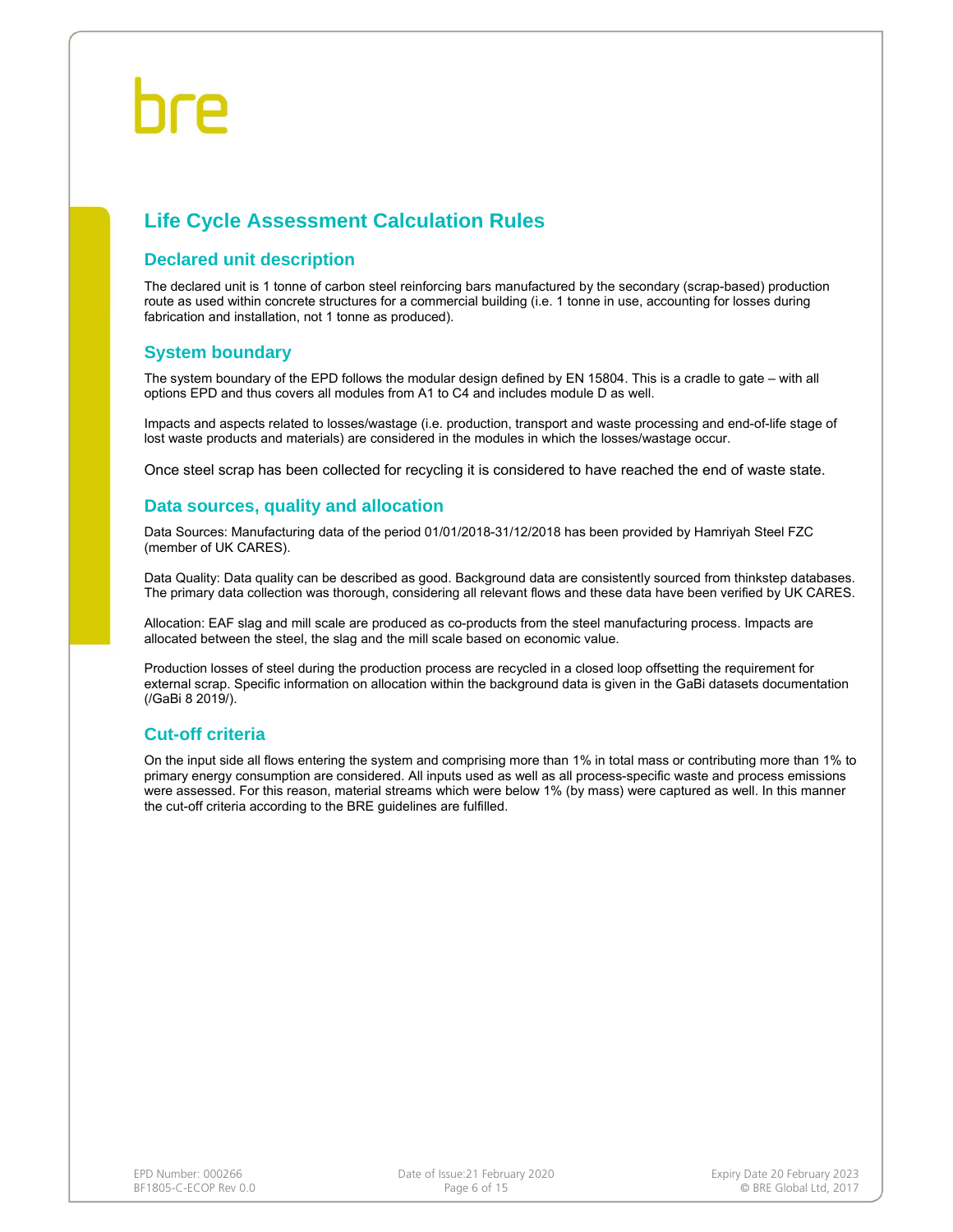#### **LCA Results**

(MND = module not declared; MNR = module not relevant; INA = indicator not assessed; AGG = aggregated)

| <b>Parameters describing environmental impacts</b>                    |                                               |                |                              |                     |                              |                       |                                           |                 |                                |
|-----------------------------------------------------------------------|-----------------------------------------------|----------------|------------------------------|---------------------|------------------------------|-----------------------|-------------------------------------------|-----------------|--------------------------------|
|                                                                       |                                               |                | <b>GWP</b>                   | <b>ODP</b>          | <b>AP</b>                    | <b>EP</b>             | <b>POCP</b>                               | <b>ADPE</b>     | <b>ADPF</b>                    |
|                                                                       |                                               |                | kg CO <sub>2</sub><br>equiv. | kg CFC 11<br>equiv. | kg SO <sub>2</sub><br>equiv. | kg $(PO4)3$<br>equiv. | kgC <sub>2</sub> H <sub>4</sub><br>equiv. | kg Sb<br>equiv. | MJ, net<br>calorific<br>value. |
|                                                                       | Raw material<br>supply                        | A <sub>1</sub> | <b>AGG</b>                   | <b>AGG</b>          | <b>AGG</b>                   | <b>AGG</b>            | <b>AGG</b>                                | <b>AGG</b>      | <b>AGG</b>                     |
| Product stage                                                         | Transport                                     | A2             | AGG                          | <b>AGG</b>          | <b>AGG</b>                   | AGG                   | AGG                                       | AGG             | AGG                            |
|                                                                       | Manufacturing                                 | A3             | <b>AGG</b>                   | <b>AGG</b>          | <b>AGG</b>                   | <b>AGG</b>            | <b>AGG</b>                                | <b>AGG</b>      | AGG                            |
|                                                                       | Total (of product<br>stage)                   | $A1-3$         | 954                          | 8.78E-07            | 3.84                         | 0.371                 | 0.284                                     | 1.52E-04        | 1.20E+04                       |
| Construction                                                          | Transport                                     | A4             | 16.4                         | 2.71E-15            | 3.59E-02                     | 8.93E-03              | $-1.15E-02$                               | 1.26E-06        | 222                            |
| process stage                                                         | Construction                                  | A <sub>5</sub> | 106                          | 8.76E-08            | 0.396                        | 4.12E-02              | 0.024                                     | 1.64E-05        | 1.39E+03                       |
|                                                                       | Use                                           | <b>B1</b>      | $\pmb{0}$                    | $\mathbf 0$         | $\mathsf 0$                  | $\mathbf 0$           | 0                                         | $\mathbf 0$     | 0                              |
|                                                                       | Maintenance                                   | <b>B2</b>      | $\mathsf 0$                  | $\mathbf 0$         | 0                            | 0                     | 0                                         | $\mathbf 0$     | $\mathbf 0$                    |
|                                                                       | Repair                                        | B <sub>3</sub> | 0                            | 0                   | 0                            | 0                     | 0                                         | 0               | 0                              |
| Use stage                                                             | Replacement                                   | <b>B4</b>      | 0                            | $\mathbf 0$         | 0                            | 0                     | $\mathbf 0$                               | $\mathbf 0$     | $\mathbf 0$                    |
|                                                                       | Refurbishment                                 | <b>B5</b>      | $\mathbf 0$                  | 0                   | $\mathbf 0$                  | 0                     | 0                                         | 0               | 0                              |
|                                                                       | Operational<br>energy use                     | <b>B6</b>      | 0                            | 0                   | 0                            | 0                     | 0                                         | $\Omega$        | $\mathbf 0$                    |
|                                                                       | Operational<br>water use                      | <b>B7</b>      | 0                            | 0                   | 0                            | 0                     | $\mathbf 0$                               | 0               | 0                              |
|                                                                       | Deconstruction,<br>demolition                 | C <sub>1</sub> | 2.05                         | 2.89E-16            | 2.97E-03                     | 4.22E-04              | 3.27E-04                                  | 5.71E-08        | 28.3                           |
| End of life                                                           | Transport                                     | C <sub>2</sub> | 39.6                         | 6.44E-15            | 0.127                        | 3.19E-02              | $-0.033$                                  | 2.94E-06        | 536                            |
|                                                                       | Waste<br>processing                           | C <sub>3</sub> | 0                            | $\mathbf 0$         | $\mathsf 0$                  | $\pmb{0}$             | $\mathbf 0$                               | 0               | $\mathbf 0$                    |
|                                                                       | Disposal                                      | C <sub>4</sub> | 1.19                         | 6.92E-15            | 7.14E-03                     | 8.09E-04              | 5.57E-04                                  | 4.38E-07        | 16.7                           |
| Potential<br>benefits and<br>loads beyond<br>the system<br>boundaries | Reuse,<br>recovery,<br>recycling<br>potential | D              | 526                          | $-3.29E-12$         | 1.23                         | 0.109                 | 0.160                                     | $-3.24E - 05$   | 4.18E+03                       |

**Parameters describing environmental impacts**

GWP = Global Warming Potential;

ODP = Ozone Depletion Potential;

AP = Acidification Potential for Soil and Water; EP = Eutrophication Potential;

POCP = Formation potential of tropospheric Ozone; ADPE = Abiotic Depletion Potential – Elements;

ADPF = Abiotic Depletion Potential – Fossil Fuels;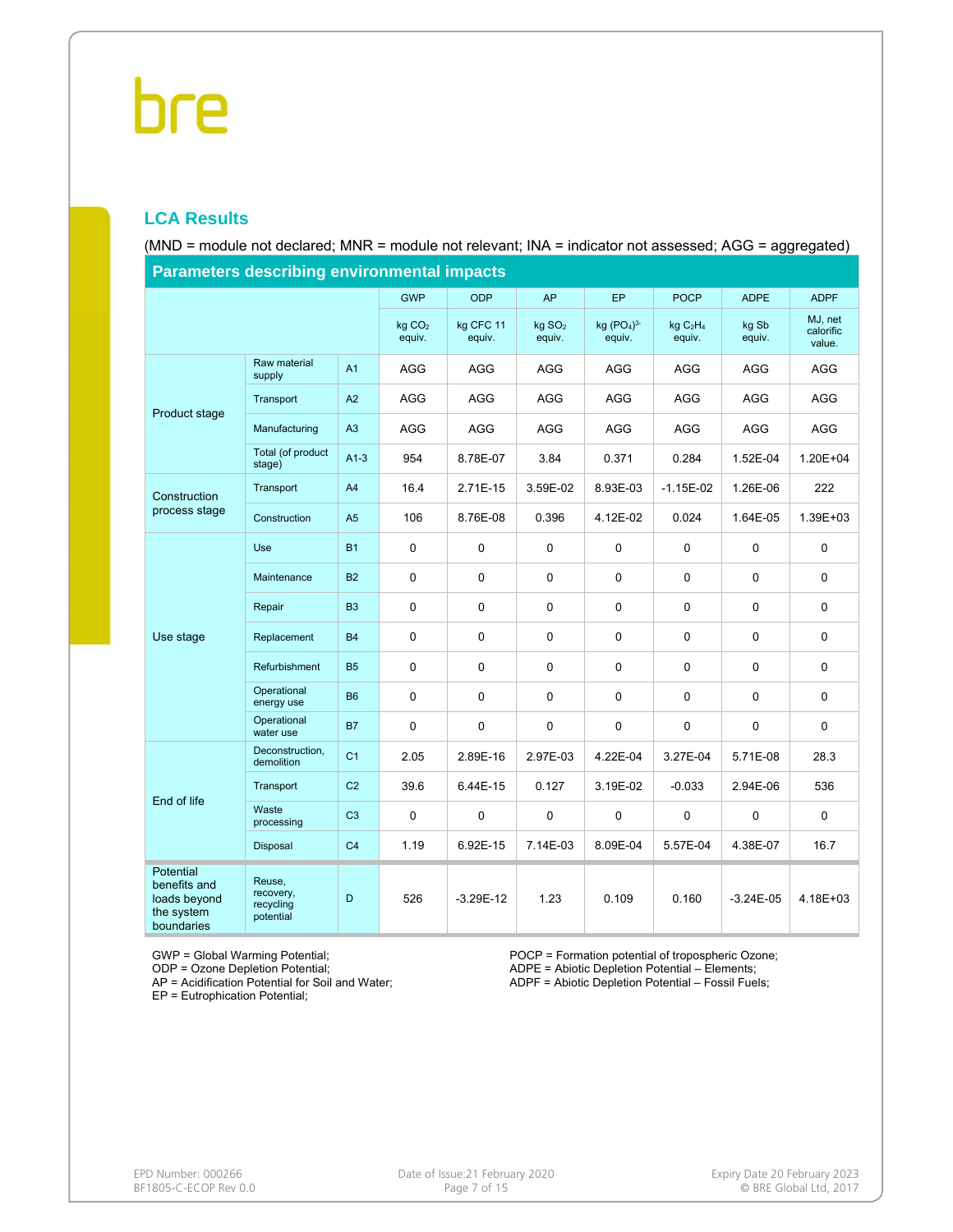#### **LCA Results (continued)**

| Parameters describing resource use, primary energy                    |                                               |                |              |             |              |              |              |              |  |
|-----------------------------------------------------------------------|-----------------------------------------------|----------------|--------------|-------------|--------------|--------------|--------------|--------------|--|
|                                                                       |                                               |                | <b>PERE</b>  | <b>PERM</b> | <b>PERT</b>  | <b>PENRE</b> | <b>PENRM</b> | <b>PENRT</b> |  |
|                                                                       |                                               |                | <b>MJ</b>    | <b>MJ</b>   | <b>MJ</b>    | <b>MJ</b>    | <b>MJ</b>    | <b>MJ</b>    |  |
|                                                                       | Raw material<br>supply                        | A <sub>1</sub> | AGG          | AGG         | AGG          | <b>AGG</b>   | AGG          | AGG          |  |
| Product stage                                                         | Transport                                     | A2             | AGG          | <b>AGG</b>  | <b>AGG</b>   | AGG          | <b>AGG</b>   | <b>AGG</b>   |  |
|                                                                       | Manufacturing                                 | A3             | AGG          | <b>AGG</b>  | <b>AGG</b>   | <b>AGG</b>   | <b>AGG</b>   | <b>AGG</b>   |  |
|                                                                       | Total (of product<br>stage)                   | $A1-3$         | $1.25E + 03$ | 0           | $1.25E + 03$ | $1.31E + 04$ | 0            | $1.31E + 04$ |  |
| Construction                                                          | Transport                                     | A4             | 12.9         | 0           | 12.9         | 223          | 0            | 223          |  |
| process stage                                                         | Construction                                  | A <sub>5</sub> | 132          | 0           | 132          | 1.50E+03     | 0            | $1.50E + 03$ |  |
|                                                                       | Use                                           | <b>B1</b>      | $\mathbf 0$  | 0           | $\mathbf 0$  | 0            | 0            | $\pmb{0}$    |  |
|                                                                       | Maintenance                                   | <b>B2</b>      | $\mathbf 0$  | 0           | $\mathbf 0$  | 0            | 0            | $\mathbf 0$  |  |
|                                                                       | Repair                                        | B <sub>3</sub> | 0            | 0           | 0            | 0            | 0            | 0            |  |
| Use stage                                                             | Replacement                                   | <b>B4</b>      | $\pmb{0}$    | 0           | $\mathbf 0$  | 0            | 0            | $\mathbf 0$  |  |
|                                                                       | Refurbishment                                 | <b>B5</b>      | 0            | 0           | 0            | $\Omega$     | 0            | 0            |  |
|                                                                       | Operational<br>energy use                     | <b>B6</b>      | 0            | 0           | 0            | $\Omega$     | 0            | 0            |  |
|                                                                       | Operational<br>water use                      | <b>B7</b>      | $\mathbf 0$  | 0           | $\mathbf 0$  | $\Omega$     | 0            | 0            |  |
|                                                                       | Deconstruction,<br>demolition                 | C <sub>1</sub> | 8.73E-02     | 0           | 8.73E-02     | 28.4         | 0            | 28.4         |  |
| End of life                                                           | Transport                                     | C <sub>2</sub> | 29.6         | 0           | 29.6         | 537          | 0            | 537          |  |
|                                                                       | Waste<br>processing                           | C <sub>3</sub> | 0            | 0           | $\mathbf 0$  | $\Omega$     | 0            | 0            |  |
|                                                                       | Disposal                                      | C <sub>4</sub> | 2.18         | 0           | 2.18         | 17.2         | 0            | 17.2         |  |
| Potential<br>benefits and<br>loads beyond<br>the system<br>boundaries | Reuse,<br>recovery,<br>recycling<br>potential | D              | $-436$       | 0           | $-436$       | 3.96E+03     | 0            | 3.96E+03     |  |

PERE = Use of renewable primary energy excluding renewable primary energy used as raw materials;

PERM = Use of renewable primary energy resources used as raw materials;

PERT = Total use of renewable primary energy resources;

PENRE = Use of non-renewable primary energy excluding nonrenewable primary energy resources used as raw materials; PENRM = Use of non-renewable primary energy resources used as raw materials;

PENRT = Total use of non-renewable primary energy resource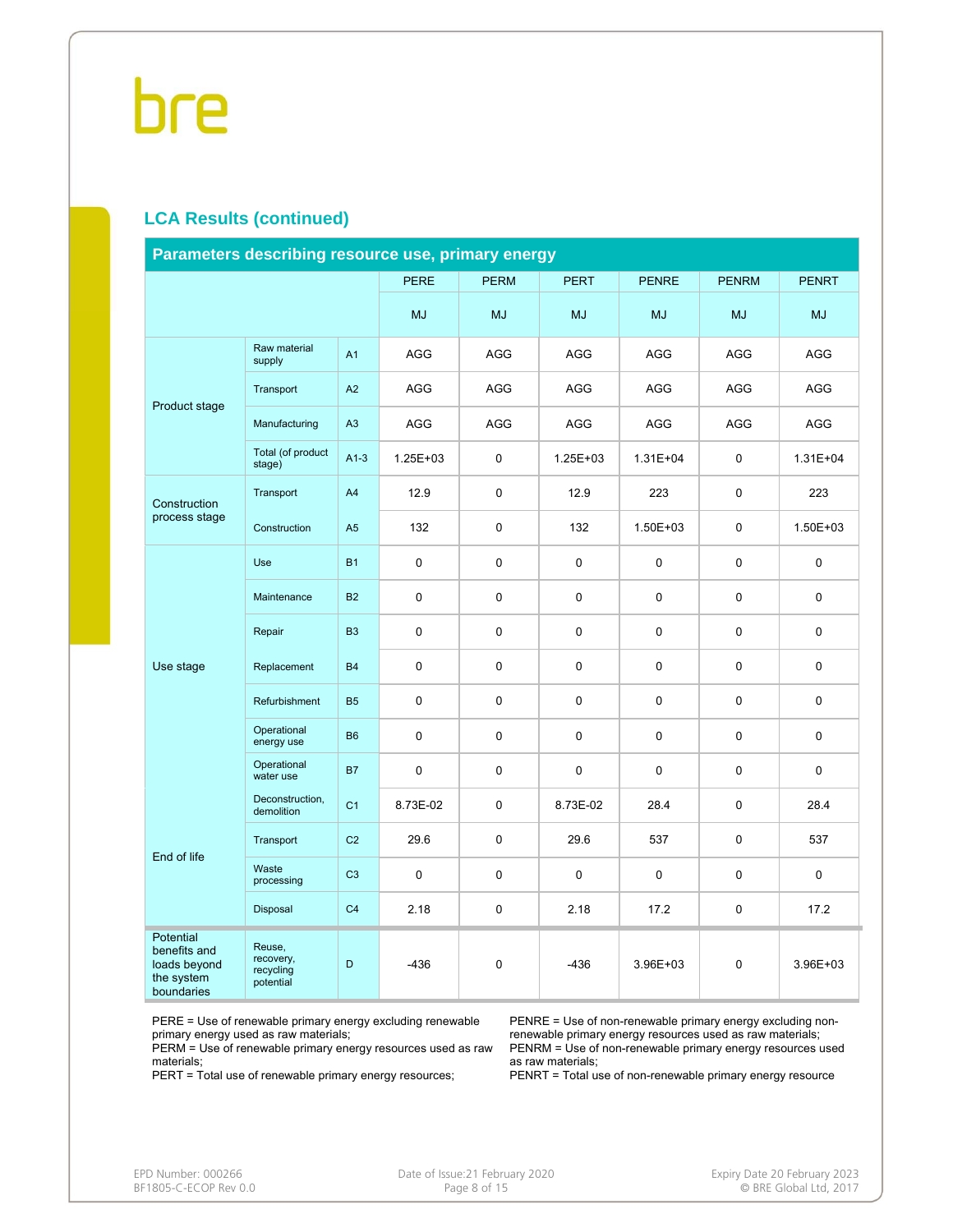### **LCA Results (continued)**

| Parameters describing resource use, secondary materials and fuels, use of water |                                               |                |             |                                  |                           |                |  |  |
|---------------------------------------------------------------------------------|-----------------------------------------------|----------------|-------------|----------------------------------|---------------------------|----------------|--|--|
|                                                                                 |                                               |                | <b>SM</b>   | <b>RSF</b>                       | <b>NRSF</b>               | <b>FW</b>      |  |  |
|                                                                                 |                                               |                | kg          | <b>MJ</b><br>net calorific value | MJ<br>net calorific value | m <sup>3</sup> |  |  |
|                                                                                 | Raw material<br>supply                        | A1             | AGG         | AGG                              | AGG                       | AGG            |  |  |
| Product stage                                                                   | Transport                                     | A2             | AGG         | AGG                              | <b>AGG</b>                | <b>AGG</b>     |  |  |
|                                                                                 | Manufacturing                                 | A3             | AGG         | AGG                              | <b>AGG</b>                | AGG            |  |  |
|                                                                                 | Total (of product<br>stage)                   | $A1-3$         | 1.19E+03    | $-0.218$                         | $-2.61$                   | 1.53           |  |  |
| Construction                                                                    | Transport                                     | A4             | $\pmb{0}$   | $\mathsf 0$                      | $\mathsf 0$               | 2.19E-02       |  |  |
| process stage                                                                   | Construction                                  | A <sub>5</sub> | 118         | $-2.17E-02$                      | $-0.260$                  | 0.167          |  |  |
|                                                                                 | Use                                           | <b>B1</b>      | $\mathbf 0$ | $\mathsf 0$                      | 0                         | 0              |  |  |
|                                                                                 | Maintenance                                   | <b>B2</b>      | $\pmb{0}$   | 0                                | $\mathbf 0$               | $\pmb{0}$      |  |  |
|                                                                                 | Repair                                        | B <sub>3</sub> | $\pmb{0}$   | $\mathsf 0$                      | 0                         | 0              |  |  |
| Use stage                                                                       | Replacement                                   | <b>B4</b>      | $\mathsf 0$ | $\mathbf 0$                      | $\mathbf 0$               | $\mathbf 0$    |  |  |
|                                                                                 | Refurbishment                                 | <b>B5</b>      | $\pmb{0}$   | 0                                | $\mathsf 0$               | $\pmb{0}$      |  |  |
|                                                                                 | Operational<br>energy use                     | <b>B6</b>      | $\pmb{0}$   | 0                                | $\mathbf 0$               | $\pmb{0}$      |  |  |
|                                                                                 | Operational<br>water use                      | <b>B7</b>      | $\pmb{0}$   | $\mathsf{O}\xspace$              | $\pmb{0}$                 | $\pmb{0}$      |  |  |
|                                                                                 | Deconstruction,<br>demolition                 | C <sub>1</sub> | $\pmb{0}$   | $\mathsf 0$                      | 0                         | 2.02E-04       |  |  |
| End of life                                                                     | Transport                                     | C <sub>2</sub> | $\mathbf 0$ | $\mathbf 0$                      | $\mathbf 0$               | 0.050          |  |  |
|                                                                                 | Waste<br>processing                           | C <sub>3</sub> | $\pmb{0}$   | $\mathsf 0$                      | $\mathsf 0$               | $\pmb{0}$      |  |  |
|                                                                                 | Disposal                                      | C <sub>4</sub> | $\pmb{0}$   | $\mathsf 0$                      | 0                         | 4.34E-03       |  |  |
| Potential<br>benefits and<br>loads beyond<br>the system<br>boundaries           | Reuse,<br>recovery,<br>recycling<br>potential | D              | $\pmb{0}$   | $\pmb{0}$                        | 0                         | 0.412          |  |  |

SM = Use of secondary material;

RSF = Use of renewable secondary fuels;

NRSF = Use of non-renewable secondary fuels; FW = Net use of fresh water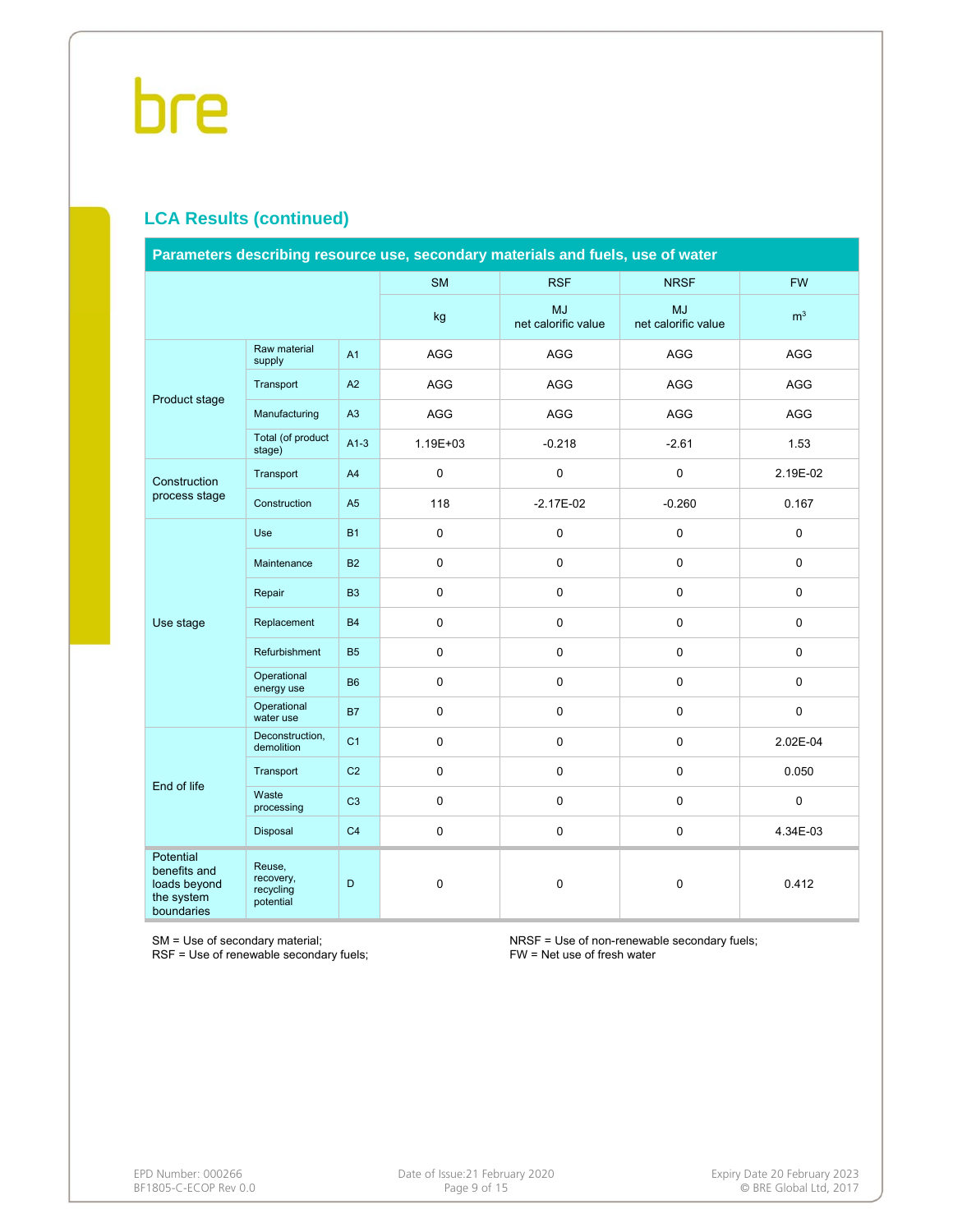### **LCA Results (continued)**

| Other environmental information describing waste categories           |                                               |                |            |             |               |  |  |  |
|-----------------------------------------------------------------------|-----------------------------------------------|----------------|------------|-------------|---------------|--|--|--|
|                                                                       |                                               |                | <b>HWD</b> | <b>NHWD</b> | <b>RWD</b>    |  |  |  |
|                                                                       |                                               |                | kg         | kg          | kg            |  |  |  |
|                                                                       | Raw material<br>supply                        | A <sub>1</sub> | <b>AGG</b> | <b>AGG</b>  | <b>AGG</b>    |  |  |  |
|                                                                       | Transport                                     | A2             | AGG        | AGG         | AGG           |  |  |  |
| Product stage                                                         | Manufacturing                                 | A3             | AGG        | AGG         | AGG           |  |  |  |
|                                                                       | Total (of<br>product stage)                   | $A1-3$         | 0.680      | 1.05E+02    | 0.416         |  |  |  |
| Construction                                                          | Transport                                     | A4             | 1.25E-05   | 1.81E-02    | 3.03E-04      |  |  |  |
| process stage                                                         | Construction                                  | A <sub>5</sub> | 6.78E-02   | 20.3        | 4.22E-02      |  |  |  |
|                                                                       | Use                                           | <b>B1</b>      | 0          | $\mathbf 0$ | 0             |  |  |  |
|                                                                       | Maintenance                                   | <b>B2</b>      | 0          | $\mathbf 0$ | $\Omega$      |  |  |  |
|                                                                       | Repair                                        | <b>B3</b>      | 0          | $\mathbf 0$ | $\mathbf 0$   |  |  |  |
| Use stage                                                             | Replacement                                   | <b>B4</b>      | 0          | $\pmb{0}$   | 0             |  |  |  |
|                                                                       | Refurbishment                                 | <b>B5</b>      | 0          | $\mathbf 0$ | $\Omega$      |  |  |  |
|                                                                       | Operational<br>energy use                     | <b>B6</b>      | 0          | 0           | 0             |  |  |  |
|                                                                       | Operational<br>water use                      | <b>B7</b>      | 0          | $\mathbf 0$ | $\mathbf 0$   |  |  |  |
|                                                                       | Deconstructio<br>n, demolition                | C <sub>1</sub> | 3.40E-09   | 3.45E-03    | 3.34E-05      |  |  |  |
|                                                                       | Transport                                     | C <sub>2</sub> | 2.84E-05   | 4.15E-02    | 7.23E-04      |  |  |  |
| End of life                                                           | Waste<br>processing                           | C <sub>3</sub> | 0          | $\mathbf 0$ | $\mathbf 0$   |  |  |  |
|                                                                       | Disposal                                      | C <sub>4</sub> | 2.94E-07   | 80.1        | 2.31E-04      |  |  |  |
| Potential<br>benefits and<br>loads beyond<br>the system<br>boundaries | Reuse,<br>recovery,<br>recycling<br>potential | D              | 2.63E-06   | 8.26        | $-8.46E - 02$ |  |  |  |

HWD = Hazardous waste disposed;

NHWD = Non-hazardous waste disposed;

RWD = Radioactive waste disposed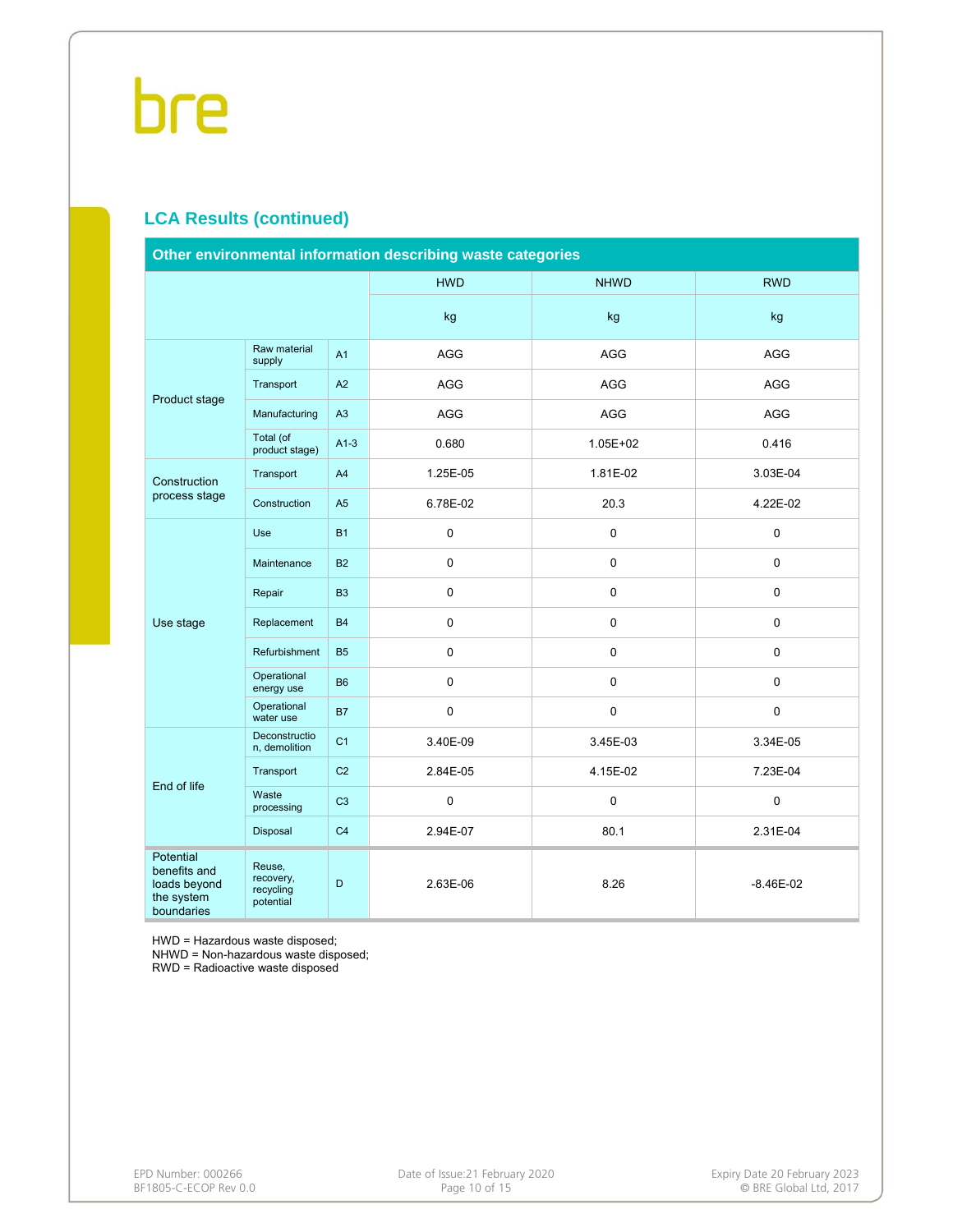### **LCA Results (continued)**

| Other environmental information describing output flows - at end of life     |                                            |                |             |             |                     |                          |  |  |  |
|------------------------------------------------------------------------------|--------------------------------------------|----------------|-------------|-------------|---------------------|--------------------------|--|--|--|
|                                                                              |                                            |                | <b>CRU</b>  | <b>MFR</b>  | <b>MER</b>          | EE                       |  |  |  |
|                                                                              |                                            |                | kg          | kg          | kg                  | MJ per energy<br>carrier |  |  |  |
|                                                                              | Raw material<br>supply                     | A <sub>1</sub> | <b>AGG</b>  | <b>AGG</b>  | <b>AGG</b>          | <b>AGG</b>               |  |  |  |
|                                                                              | Transport                                  | A2             | AGG         | AGG         | AGG                 | AGG                      |  |  |  |
| Product stage                                                                | Manufacturing                              | A3             | AGG         | AGG         | <b>AGG</b>          | AGG                      |  |  |  |
|                                                                              | Total (of product<br>stage)                | $A1-3$         | $\pmb{0}$   | $\mathsf 0$ | 0                   | 0                        |  |  |  |
| Construction                                                                 | Transport                                  | A4             | $\pmb{0}$   | $\pmb{0}$   | $\mathbf 0$         | 0                        |  |  |  |
| process stage                                                                | Construction                               | A <sub>5</sub> | $\pmb{0}$   | 120         | $\mathsf{O}\xspace$ | 0                        |  |  |  |
|                                                                              | Use                                        | <b>B1</b>      | 0           | $\mathsf 0$ | $\mathbf 0$         | 0                        |  |  |  |
|                                                                              | Maintenance                                | <b>B2</b>      | $\pmb{0}$   | $\mathsf 0$ | $\mathbf 0$         | 0                        |  |  |  |
|                                                                              | Repair                                     | B <sub>3</sub> | $\pmb{0}$   | $\pmb{0}$   | $\mathsf 0$         | 0                        |  |  |  |
| Use stage                                                                    | Replacement                                | <b>B4</b>      | 0           | $\mathbf 0$ | $\mathbf 0$         | 0                        |  |  |  |
|                                                                              | Refurbishment                              | <b>B5</b>      | $\pmb{0}$   | $\mathsf 0$ | $\mathbf 0$         | 0                        |  |  |  |
|                                                                              | Operational<br>energy use                  | <b>B6</b>      | $\pmb{0}$   | $\mathbf 0$ | $\mathbf 0$         | 0                        |  |  |  |
|                                                                              | Operational<br>water use                   | <b>B7</b>      | $\pmb{0}$   | $\mathsf 0$ | $\mathsf{O}\xspace$ | 0                        |  |  |  |
|                                                                              | Deconstruction,<br>demolition              | C <sub>1</sub> | 0           | $\mathbf 0$ | $\mathbf 0$         | 0                        |  |  |  |
| End of life                                                                  | Transport                                  | C <sub>2</sub> | $\mathbf 0$ | $\pmb{0}$   | $\mathbf 0$         | 0                        |  |  |  |
|                                                                              | Waste<br>processing                        | C <sub>3</sub> | $\mathsf 0$ | 920         | $\mathbf 0$         | 0                        |  |  |  |
|                                                                              | Disposal                                   | C <sub>4</sub> | 0           | $\pmb{0}$   | $\mathsf{O}\xspace$ | 0                        |  |  |  |
| <b>Potential</b><br>benefits and<br>loads beyond<br>the system<br>boundaries | Reuse, recovery,<br>recycling<br>potential | D              | $\mathbf 0$ | $\pmb{0}$   | $\mathsf 0$         | 0                        |  |  |  |

CRU = Components for reuse; MFR = Materials for recycling

MER = Materials for energy recovery; EE = Exported Energy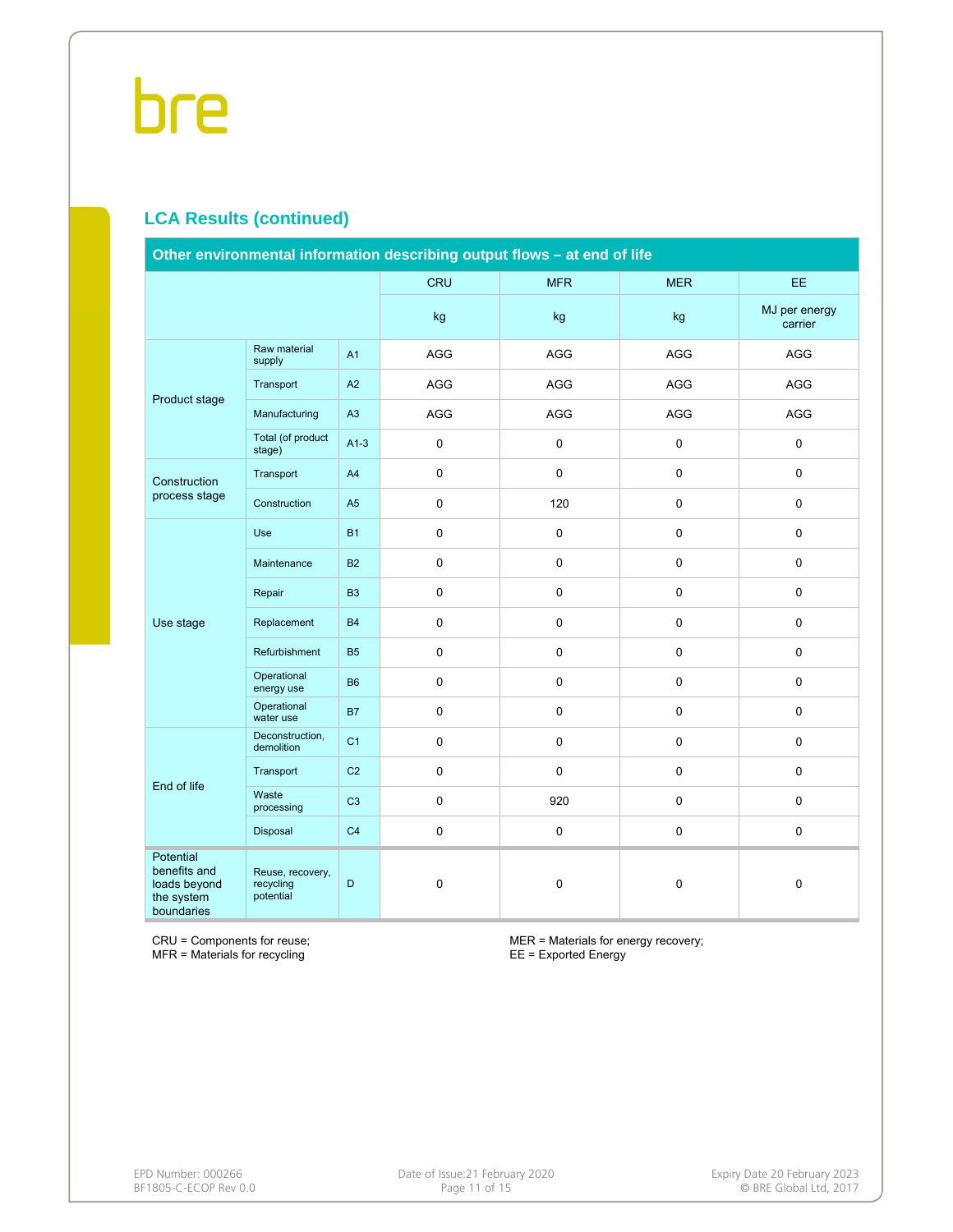### **Scenarios and additional technical information**

|                                          | Scenarios and additional technical information                                                                                                                                                                                                                                                                                                                                                                                                                                                                                                                                                                          |                   |                |  |  |  |  |  |  |
|------------------------------------------|-------------------------------------------------------------------------------------------------------------------------------------------------------------------------------------------------------------------------------------------------------------------------------------------------------------------------------------------------------------------------------------------------------------------------------------------------------------------------------------------------------------------------------------------------------------------------------------------------------------------------|-------------------|----------------|--|--|--|--|--|--|
| Scenario                                 | Parameter                                                                                                                                                                                                                                                                                                                                                                                                                                                                                                                                                                                                               | <b>Units</b>      | <b>Results</b> |  |  |  |  |  |  |
|                                          | Transport to the fabricators and on to the construction site; including provision of all materials<br>and products. Road transport distance for rolled steel to fabricators and road transport distance<br>for steel construction forms to site are assumed to be 100 km and 250 km, respectively.                                                                                                                                                                                                                                                                                                                      |                   |                |  |  |  |  |  |  |
|                                          | Truck trailer - Fuel                                                                                                                                                                                                                                                                                                                                                                                                                                                                                                                                                                                                    | L/km              | 1.56           |  |  |  |  |  |  |
| A4 - Transport to the<br>building site   | <b>Distance</b>                                                                                                                                                                                                                                                                                                                                                                                                                                                                                                                                                                                                         | km                | 350            |  |  |  |  |  |  |
|                                          | Capacity utilisation (including empty returns)                                                                                                                                                                                                                                                                                                                                                                                                                                                                                                                                                                          | %                 | 85             |  |  |  |  |  |  |
|                                          | Bulk density of transported products                                                                                                                                                                                                                                                                                                                                                                                                                                                                                                                                                                                    | kg/m <sup>3</sup> | 7850           |  |  |  |  |  |  |
| A5 - Installation in<br>the building     | Fabrication into reinforcing steel products and installation in the building; including provision of<br>all materials, products and energy, as well as waste processing up to the end-of-waste state or<br>disposal of final residues during the construction stage. Installation of the fabricated product<br>into the building is assumed to result in 10% wastage (determined based on typical installation<br>losses reported by the WRAP Net Waste Tool [WRAP 2017]). It is assumed that fabrication<br>requires 15.34 kWh/tonne finished product, and that there is a 2% wastage associated with this<br>process. |                   |                |  |  |  |  |  |  |
|                                          | Ancillary materials for installation - Waste material from<br>fabrication, losses per tonne of construction steel forms                                                                                                                                                                                                                                                                                                                                                                                                                                                                                                 | $\%$              | $\overline{2}$ |  |  |  |  |  |  |
|                                          | Energy Use - Energy per tonne required to fabricate<br>construction steel forms                                                                                                                                                                                                                                                                                                                                                                                                                                                                                                                                         | kWh               | 15.34          |  |  |  |  |  |  |
|                                          | Waste materials from installation wastage                                                                                                                                                                                                                                                                                                                                                                                                                                                                                                                                                                               | $\%$              | 10             |  |  |  |  |  |  |
| B1 - Use                                 | No impacts occur during use.                                                                                                                                                                                                                                                                                                                                                                                                                                                                                                                                                                                            |                   |                |  |  |  |  |  |  |
| B <sub>2</sub> - Maintenance             | No maintenance required                                                                                                                                                                                                                                                                                                                                                                                                                                                                                                                                                                                                 |                   |                |  |  |  |  |  |  |
| B <sub>3</sub> - Repair                  | No repair process required                                                                                                                                                                                                                                                                                                                                                                                                                                                                                                                                                                                              |                   |                |  |  |  |  |  |  |
| B4 - Replacement                         | No replacement considerations required                                                                                                                                                                                                                                                                                                                                                                                                                                                                                                                                                                                  |                   |                |  |  |  |  |  |  |
| B5 - Refurbishment                       | No refurbishment process required                                                                                                                                                                                                                                                                                                                                                                                                                                                                                                                                                                                       |                   |                |  |  |  |  |  |  |
| Reference service<br>life                | Reinforcing steel products are used in the main building structure so the reference service life<br>will equal the lifetime of the building. The Concrete Society follows the definitions provided in<br>BS EN 1990, which specifies "building structures and other common structures" as having a<br>lifetime of 50 years (The Concrete Society, n.d.; BSI, 2005). On this basis, the RSL for this<br>EPD is assumed to be 50 years.                                                                                                                                                                                   |                   |                |  |  |  |  |  |  |
|                                          | Reference service life                                                                                                                                                                                                                                                                                                                                                                                                                                                                                                                                                                                                  | Years             | 50             |  |  |  |  |  |  |
| B6 - Use of energy;<br>B7 - Use of water | No water or energy required during use stage related to the operation of the building                                                                                                                                                                                                                                                                                                                                                                                                                                                                                                                                   |                   |                |  |  |  |  |  |  |
| C1 to C4<br>End of life,                 | The end-of-life stage starts when the construction product is replaced, dismantled or<br>deconstructed from the building or construction works and does not provide any further<br>function. This stage comprises: de-construction, demolition; transport to waste processing;<br>waste processing for reuse, recovery and/or recycling; disposal                                                                                                                                                                                                                                                                       |                   |                |  |  |  |  |  |  |
|                                          | Waste for recycling - Recovered steel from crushed<br>concrete                                                                                                                                                                                                                                                                                                                                                                                                                                                                                                                                                          | $\%$              | 92             |  |  |  |  |  |  |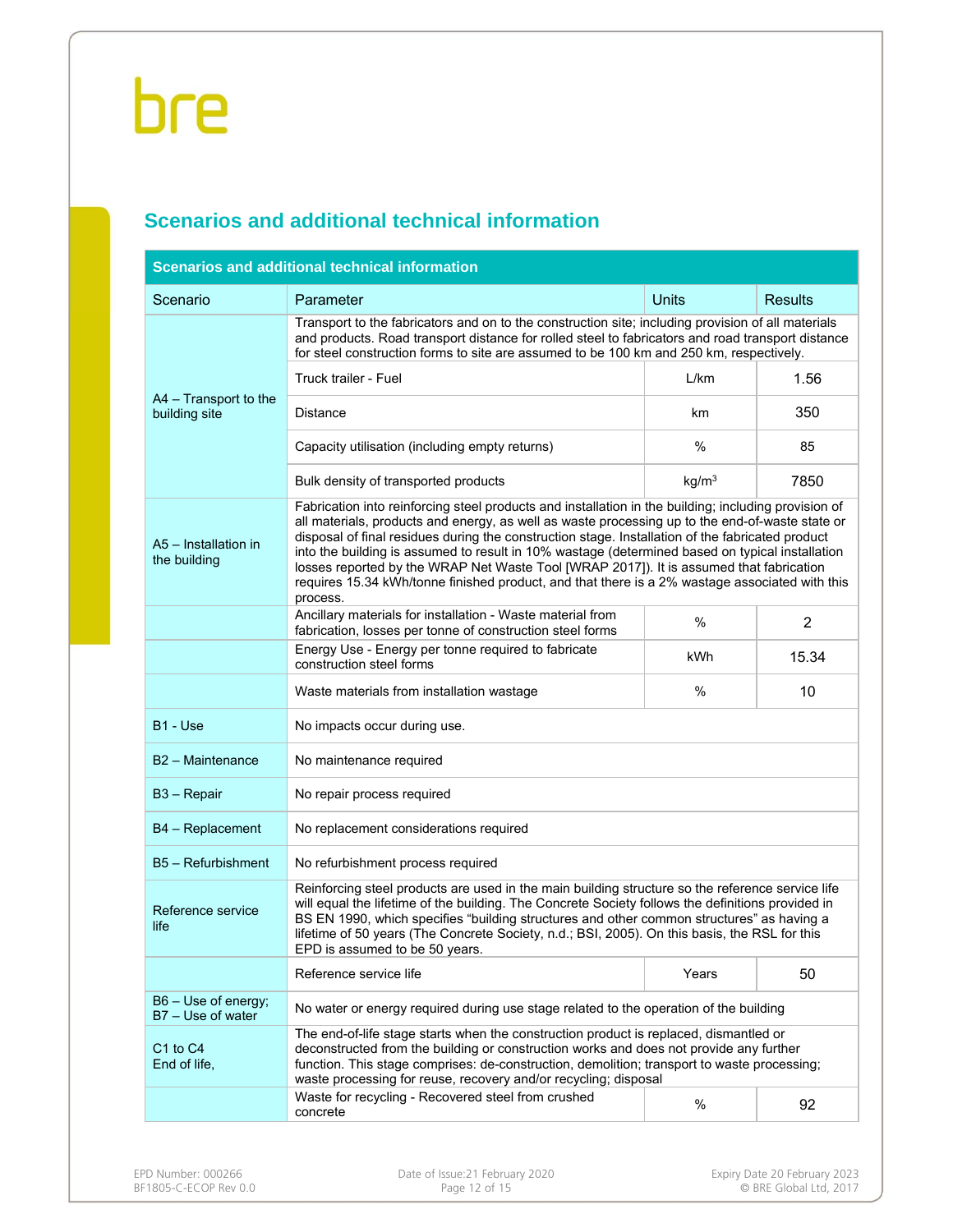|          | <b>Scenarios and additional technical information</b>                                                                                                                                                                                                                                                                                                                                                                                                                                                |                   |                |
|----------|------------------------------------------------------------------------------------------------------------------------------------------------------------------------------------------------------------------------------------------------------------------------------------------------------------------------------------------------------------------------------------------------------------------------------------------------------------------------------------------------------|-------------------|----------------|
| Scenario | Parameter                                                                                                                                                                                                                                                                                                                                                                                                                                                                                            | <b>Units</b>      | <b>Results</b> |
|          | Waste for energy recovery - Energy recovery is not<br>considered for this study as most end of life steel scrap is<br>recycled, while the remainder is landfilled                                                                                                                                                                                                                                                                                                                                    |                   |                |
|          | Waste for final disposal - Unrecoverable steel lost in<br>crushed concrete and sent to landfill                                                                                                                                                                                                                                                                                                                                                                                                      | $\%$              | 8              |
|          | Portion of energy assigned to rebar from energy required<br>to demolish building, per tonne                                                                                                                                                                                                                                                                                                                                                                                                          | MJ                | 24             |
|          | Transport to waste processing by Truck - Fuel<br>consumption                                                                                                                                                                                                                                                                                                                                                                                                                                         | L/km              | 1.56           |
|          | Transport to waste processing by Truck - Distance                                                                                                                                                                                                                                                                                                                                                                                                                                                    | km                | 463            |
|          | Transport to waste processing by Truck – Capacity<br>utilisation                                                                                                                                                                                                                                                                                                                                                                                                                                     | $\%$              | 85             |
|          | Transport to waste processing by Truck - Density of<br>Product                                                                                                                                                                                                                                                                                                                                                                                                                                       | kg/m <sup>3</sup> | 7850           |
|          | Transport to waste processing by Container ship - Fuel<br>consumption                                                                                                                                                                                                                                                                                                                                                                                                                                | L/km              | 0.00401        |
|          | Transport to waste processing by Container ship -<br><b>Distance</b>                                                                                                                                                                                                                                                                                                                                                                                                                                 | km                | 158            |
|          | Transport to waste processing by Container ship -<br>Capacity utilisation                                                                                                                                                                                                                                                                                                                                                                                                                            | $\frac{0}{0}$     | 50             |
|          | Transport to waste processing by Container ship - Density<br>of Product                                                                                                                                                                                                                                                                                                                                                                                                                              | kg/m <sup>3</sup> | 7850           |
| Module D | It is assumed that 92% of the steel used in the structure is recovered for recycling, while the<br>remainder is landfilled.<br>"Benefits and loads beyond the system boundary" (module D) accounts for the environmental<br>benefits and loads resulting from net steel scrap that is used as raw material in the EAF and<br>that is collected for recycling at end of life.<br>The resulting scrap credit/burden is calculated based on the global "value of scrap" approach<br>(/worldsteel 2011). |                   |                |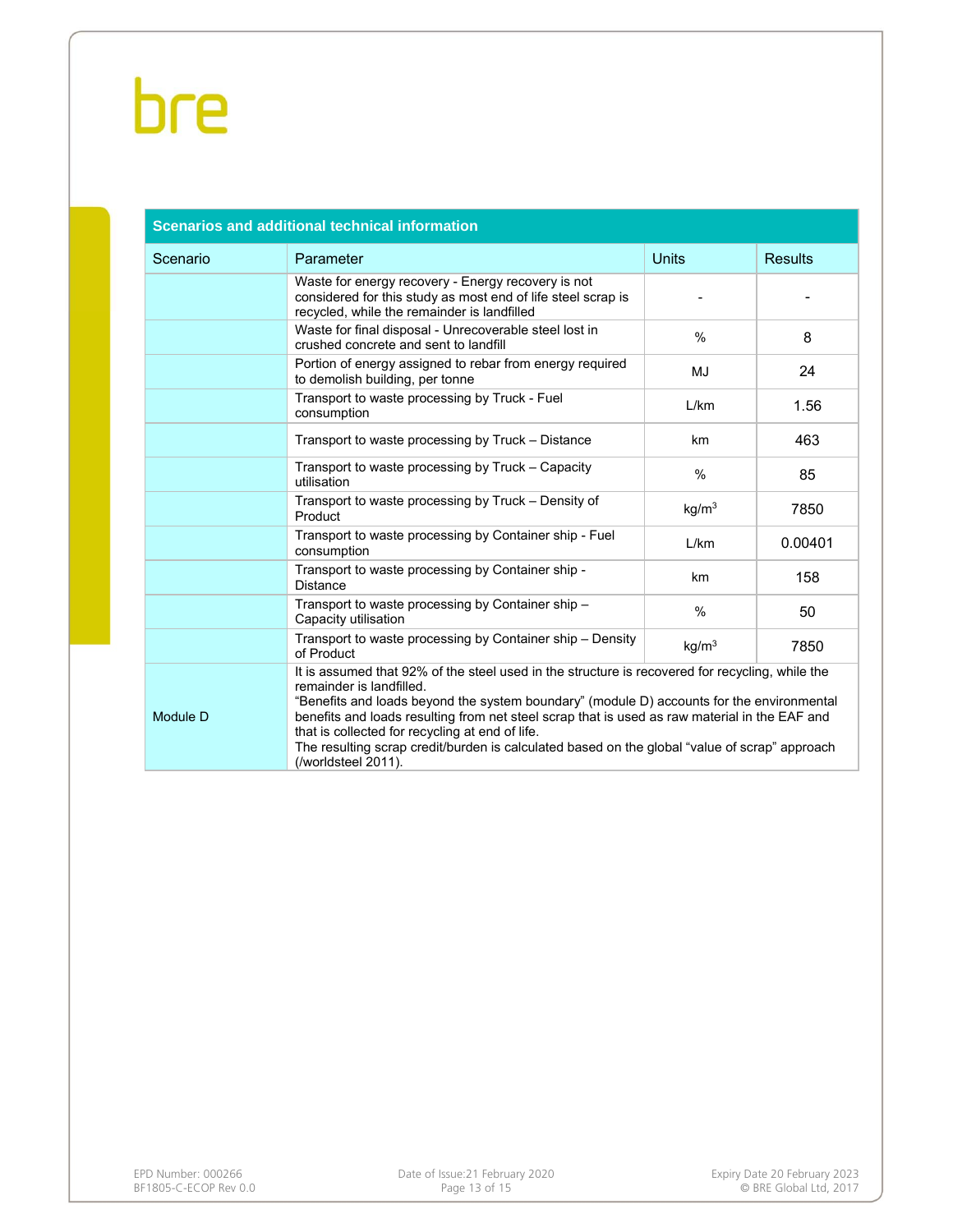### **Summary, comments and additional information**

#### **Interpretation**

Scrap-based carbon steel rebar of Hamriyah Steel FZC (member of UK CARES) is made via the EAF route. The bulk of the environmental impacts and primary energy demand is attributed to the manufacturing phase, covered by information modules A1-A3 of EN 15804. For GWP for instance, A1-A3 impacts account for 85.24% overall life cycle impacts for this category.



### **References**

BRE Global. BRE Environmental Profiles 2013: Product Category Rules for Type III environmental product declaration of construction products to EN 15804:2012+A1:2013. PN 514. Watford, BRE, 2014.

BSI. Sustainability of construction works – Environmental product declarations – Core rules for the product category of construction products. BS EN 15804:2012+A1:2013. London, BSI, 2013.

BSI. Environmental labels and declarations – Type III Environmental declarations – Principles and procedures. BS EN ISO 14025:2010 (identical to ISO 14025:2006). London, BSI, 2010.

 BSI. Environmental management – Life cycle assessment – Principles and framework. BS EN ISO 14040:2006. London, BSI, 2006.

 BSI. Environmental management – Life cycle assessment – requirements and guidelines. BS EN ISO 14044:2006+A1:2018. London, BSI, 2018.

| EPD Number: 000266    |
|-----------------------|
| BF1805-C-ECOP Rev 0.0 |